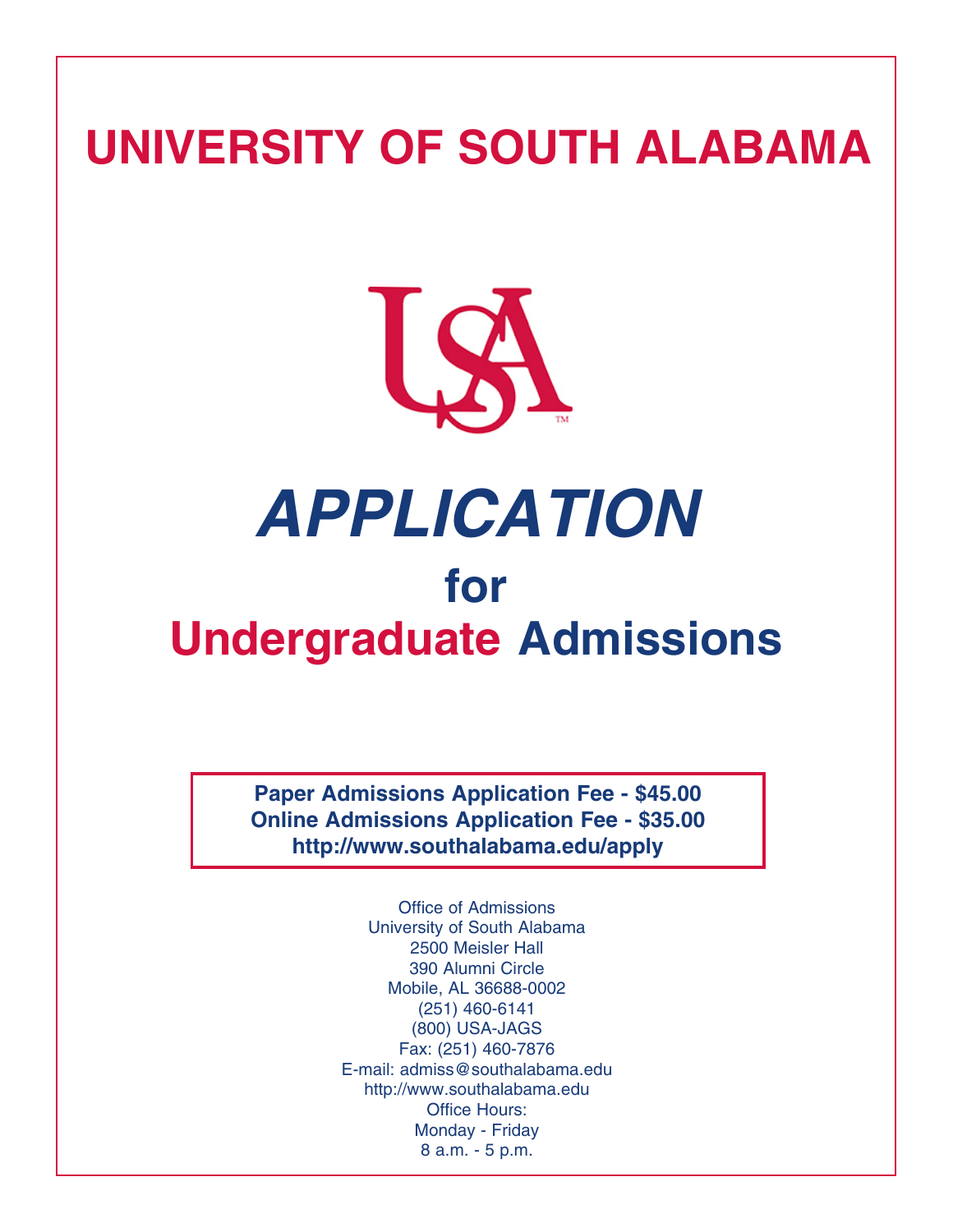## **University of South Alabama Undergraduate Application for Admission (U.S. Citizens)**

| University of South Alabama • Office of Admissions<br>2500 Meisler Hall, 390 Alumni Circle • Mobile, AL 36688-0002                                                                                                                                                                                                                          |                                                                                                                                                                                                          | Phone: (251) 460-6141 or (800) 872-5247<br>Fax: (251) 460-7876<br>E-mail: admiss@southalabama.edu                                                                                                                              |  |  |  |  |
|---------------------------------------------------------------------------------------------------------------------------------------------------------------------------------------------------------------------------------------------------------------------------------------------------------------------------------------------|----------------------------------------------------------------------------------------------------------------------------------------------------------------------------------------------------------|--------------------------------------------------------------------------------------------------------------------------------------------------------------------------------------------------------------------------------|--|--|--|--|
| Please PRINT or TYPE all of the information requested.                                                                                                                                                                                                                                                                                      |                                                                                                                                                                                                          |                                                                                                                                                                                                                                |  |  |  |  |
| <b>IDENTIFICATION INFORMATION</b>                                                                                                                                                                                                                                                                                                           |                                                                                                                                                                                                          |                                                                                                                                                                                                                                |  |  |  |  |
| <b>LEGAL NAME:</b>                                                                                                                                                                                                                                                                                                                          |                                                                                                                                                                                                          |                                                                                                                                                                                                                                |  |  |  |  |
| <u>Last Middle Communications of the Communications of the Communications of the Communications of the Communications of the Communications of the Communications of the Communications of the Communications of the Communicati</u>                                                                                                        |                                                                                                                                                                                                          |                                                                                                                                                                                                                                |  |  |  |  |
|                                                                                                                                                                                                                                                                                                                                             |                                                                                                                                                                                                          |                                                                                                                                                                                                                                |  |  |  |  |
|                                                                                                                                                                                                                                                                                                                                             |                                                                                                                                                                                                          |                                                                                                                                                                                                                                |  |  |  |  |
| <b>ADDITIONAL IDENTIFICATION INFORMATION</b>                                                                                                                                                                                                                                                                                                |                                                                                                                                                                                                          |                                                                                                                                                                                                                                |  |  |  |  |
| Day<br>Year<br>Month                                                                                                                                                                                                                                                                                                                        |                                                                                                                                                                                                          |                                                                                                                                                                                                                                |  |  |  |  |
| □ U.S. Citizen □ International □ Permanent Resident / Resident Alien                                                                                                                                                                                                                                                                        |                                                                                                                                                                                                          |                                                                                                                                                                                                                                |  |  |  |  |
| Please choose one of the following ** □ Hispanic □ Non-Hispanic                                                                                                                                                                                                                                                                             |                                                                                                                                                                                                          |                                                                                                                                                                                                                                |  |  |  |  |
| Marital Status: □ Unmarried □ Married □ Separated □ Widowed<br>Race** Choose any of the following: □ American Indian or Alaska Native □ Asian                                                                                                                                                                                               |                                                                                                                                                                                                          |                                                                                                                                                                                                                                |  |  |  |  |
| □ Black or African American □ Native Hawaiian or Other Pacific Islander □ White                                                                                                                                                                                                                                                             |                                                                                                                                                                                                          |                                                                                                                                                                                                                                |  |  |  |  |
| Did any of your family members graduate from USA? $\Box$ Yes $\Box$ No                                                                                                                                                                                                                                                                      |                                                                                                                                                                                                          | Relationship to applicant: Network and the set of the set of the set of the set of the set of the set of the set of the set of the set of the set of the set of the set of the set of the set of the set of the set of the set |  |  |  |  |
| Are you a veteran? □ Yes □ No Please contact the Office of Veterans Affairs at (251) 460-6230 for benefit information.                                                                                                                                                                                                                      |                                                                                                                                                                                                          |                                                                                                                                                                                                                                |  |  |  |  |
| ADDRESS (where USA should send your mail):                                                                                                                                                                                                                                                                                                  |                                                                                                                                                                                                          |                                                                                                                                                                                                                                |  |  |  |  |
|                                                                                                                                                                                                                                                                                                                                             |                                                                                                                                                                                                          |                                                                                                                                                                                                                                |  |  |  |  |
|                                                                                                                                                                                                                                                                                                                                             |                                                                                                                                                                                                          |                                                                                                                                                                                                                                |  |  |  |  |
|                                                                                                                                                                                                                                                                                                                                             |                                                                                                                                                                                                          |                                                                                                                                                                                                                                |  |  |  |  |
| Home Phone Number (Call Discover 2011 Phone Number (Call Phone Number (Call Discover 2012 North Phone Number (Call Discover 2014 Number (Call Discover 2014 Number (Call Discover 2014 Number 2014 Number 2014 Number 2014 Num                                                                                                              |                                                                                                                                                                                                          |                                                                                                                                                                                                                                |  |  |  |  |
| E-mail (your preferred e-mail address) <b>E-mail (b)</b>                                                                                                                                                                                                                                                                                    |                                                                                                                                                                                                          |                                                                                                                                                                                                                                |  |  |  |  |
| <b>PARENT/GUARDIAN INFORMATION</b>                                                                                                                                                                                                                                                                                                          |                                                                                                                                                                                                          |                                                                                                                                                                                                                                |  |  |  |  |
|                                                                                                                                                                                                                                                                                                                                             |                                                                                                                                                                                                          |                                                                                                                                                                                                                                |  |  |  |  |
|                                                                                                                                                                                                                                                                                                                                             |                                                                                                                                                                                                          |                                                                                                                                                                                                                                |  |  |  |  |
|                                                                                                                                                                                                                                                                                                                                             |                                                                                                                                                                                                          |                                                                                                                                                                                                                                |  |  |  |  |
|                                                                                                                                                                                                                                                                                                                                             |                                                                                                                                                                                                          | <b>Zip County County COUNTY COUNTY</b>                                                                                                                                                                                         |  |  |  |  |
| Phone Number (______)_____________________________Check One: □ Current □ Work □ Cell                                                                                                                                                                                                                                                        |                                                                                                                                                                                                          |                                                                                                                                                                                                                                |  |  |  |  |
| <b>ENROLLMENT INFORMATION</b>                                                                                                                                                                                                                                                                                                               |                                                                                                                                                                                                          |                                                                                                                                                                                                                                |  |  |  |  |
| Term and year you plan to enter or return at USA:                                                                                                                                                                                                                                                                                           | <b>Pre-professional track:</b>                                                                                                                                                                           |                                                                                                                                                                                                                                |  |  |  |  |
| <b>D</b> Fall (August) <b>Q</b> Spring (January) <b>Q</b> Summer (June) Year                                                                                                                                                                                                                                                                | $\Box$ Pre-dentistry $\Box$ Pre-law $\Box$ Pre-medicine $\Box$ Pre-pharmacy<br>$\Box$ Pre-optometry $\Box$ Pre-physicians assistant $\Box$ Pre-veterinary                                                |                                                                                                                                                                                                                                |  |  |  |  |
| For the following questions, please refer to the application instructions for a listing of programs and degrees offered.                                                                                                                                                                                                                    |                                                                                                                                                                                                          |                                                                                                                                                                                                                                |  |  |  |  |
| <b>ADMIT TYPE:</b> (check all that apply)<br>ACEP (Accelerated College Enrollment Program)<br>□ Audit Only □ Early Admission □ First Time Freshman □ Freshman w/ Previous Credit<br><b>Q</b> GED First Time Freshman<br>□ Special Freshman<br>□ Second Bachelor's Degree<br>$\Box$ Transfer $\Box$ Transient (Visiting) $\Box$ Unclassified | <b>College offering your planned degree:</b><br>□ Allied Health □ Arts and Sciences □ Mitchell Business<br>$\Box$ Continuing Education $\Box$ School of Computing<br>□ Education □ Engineering □ Nursing |                                                                                                                                                                                                                                |  |  |  |  |
|                                                                                                                                                                                                                                                                                                                                             |                                                                                                                                                                                                          |                                                                                                                                                                                                                                |  |  |  |  |

**Failure to answer all questions will prevent your application from being processed.** 

I declare that I am a United States Citizen. I understand that Alabama law provides that any person who knowingly makes a false, fictitious, or fraudulent statement or representation regarding U.S. citizenship shall be guilty of a criminal act, perjury in the second degree pursuant to Ala. Code 13A-10-102. □ Yes □ No

perjury in the second degree pursuant in Ala. Code 13A-10-102.  $\Box$  Yes  $\Box$  No (if yes, please contact the Office of International Admissions) I declare that upon enrollment I will be an alien lawfully present in the United States. I understand that Alabama law provides that any person who knowingly makes a false, fictitious, or fraudulent statement or representation regarding lawful presence in the United States shall be guilty of a criminal act,

resulted in your probation, suspension, removal, dismissal, or expulsion?  $\Box$  Yes  $\Box$  No Have you ever been found responsible for a disciplinary violation, academic or behavioral, at a college university or other postsecondary institution which

Have you ever been convicted of or plead guilty to a crime, other than a minor traffic offense, or are there any criminal charges pending against you?  $\Box$  Yes  $\Box$  No

If you answered yes, please provide specific information about the charges and the status of the charges on a separate sheet of paper.